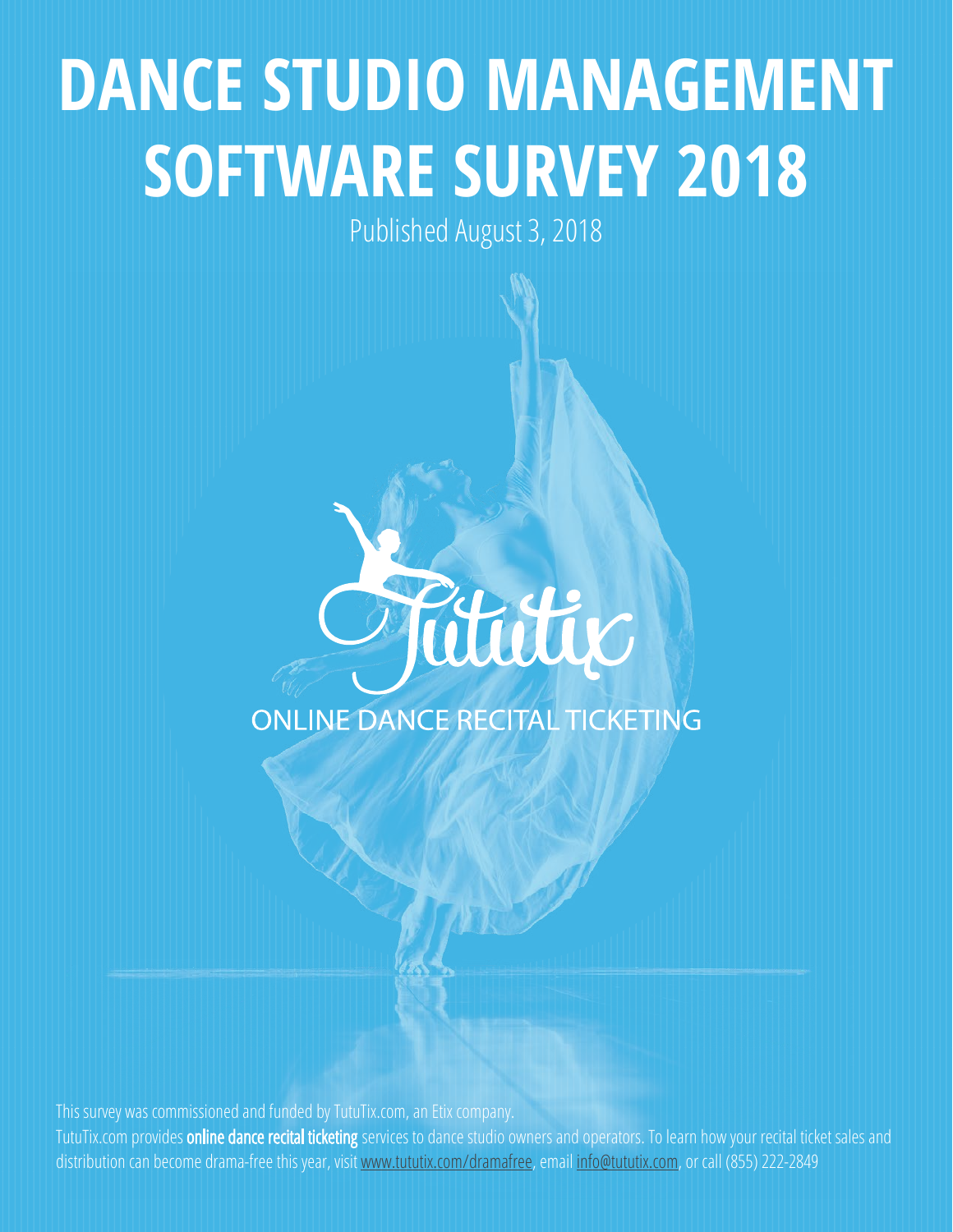# **ABOUT THE SURVEY**

"Dance Studio Management Software" refers to software packages designed for and primarily marketed to dance studios. This type of software typically aims to automate and streamline core business processes, thereby adding value to the studio owner or operator. Normally, software is sold as "turnkey," meaning that the studio stakeholder is responsible for using it for the benefit of the business.

The 2018 survey questions are based on our previous surveys, which were built with the input of a team of studio owners and dance industry subject matter experts; the 2018 survey also incorporates suggestions from respondents to the **[previous surveys](https://www.tututix.com/dance-studio-software-2017-survey-results/)**. Multiple choice answer options were presented in randomized order to ensure the most accurate response totals. It was launched via email to over 22,000 studio owner/ operators on July 16, 2018.

The survey was closed on July 27, 2018 with 1,209 complete, verified responses.

### **STUDIO MANAGEMENT SOFTWARE PRODUCTS SURVEYED:**

#### **ClassJuggler**

[http://www.classjuggler.com](http://www.classjuggler.com 
) 

#### **CompuDance**

[http://www.compudance.com/](http://www.compudance.com/   ) 

#### **DanceStudio-Pro**

[http://dancestudio-pro.com/](http://dancestudio-pro.com/  ) 

#### **DanceWorks**

[https://www.akadasoftware.com/danceworks-online](https://www.akadasoftware.com/danceworks-online-homepage/ )[homepage/](https://www.akadasoftware.com/danceworks-online-homepage/ ) 

**iClassPro**

[http://www.iclasspro.com/](http://www.iclasspro.com/ )

#### **Jackrabbit Dance**

[http://www.jackrabbitdance.com/](http://www.jackrabbitdance.com/  ) 

#### **MindBody**

[https://www.mindbodyonline.com/](https://www.mindbodyonline.com/  ) 

#### **School Empower**

[http://www.schoolempower.com/](http://www.schoolempower.com/  ) 

#### **Studio Director**

[http://www.thestudiodirector.com/](http://www.thestudiodirector.com/ )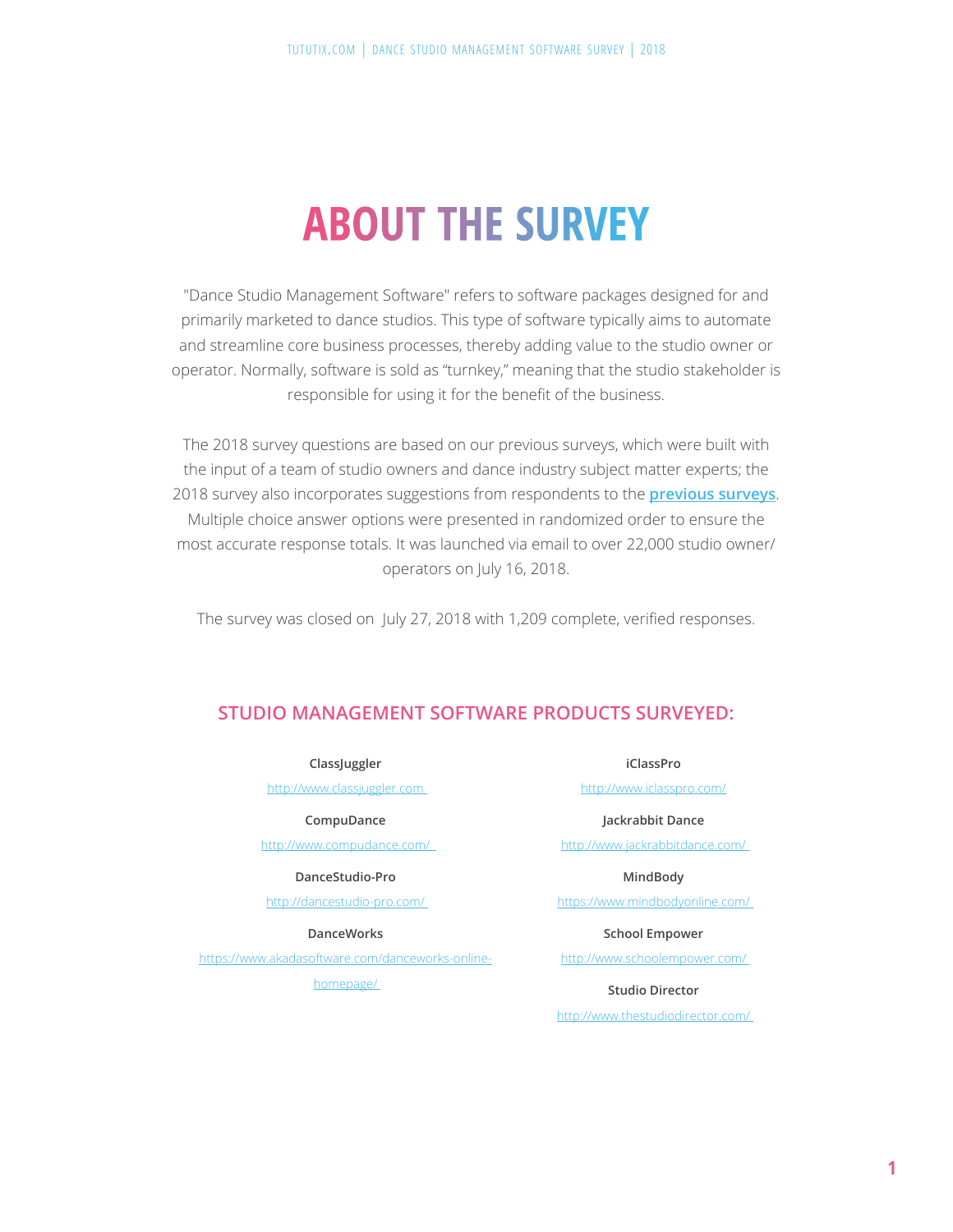# **Do you (or does your studio) use dance studio management software?**



## **How important are these features of the software?**

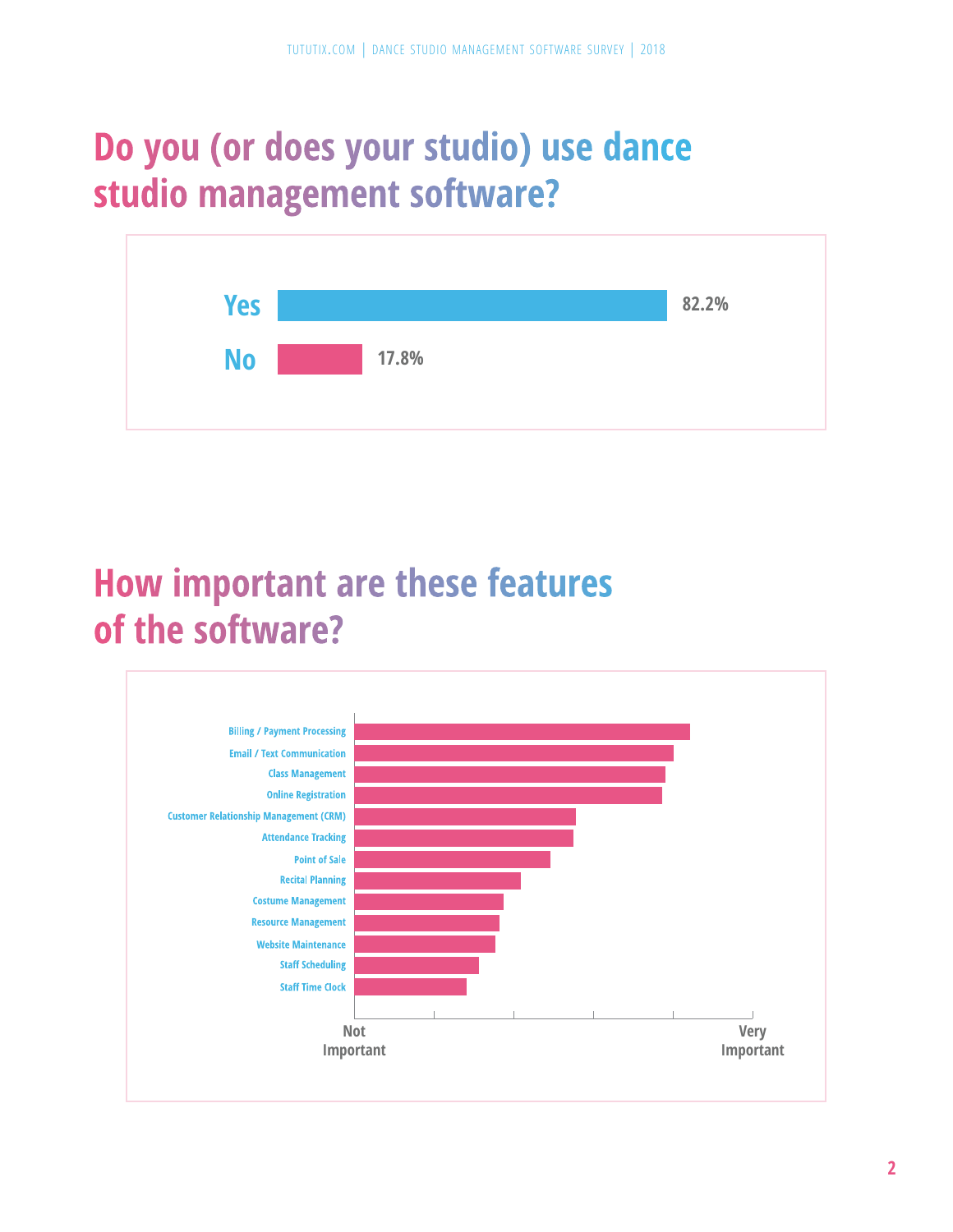# **Which dance studio management software do you use?**



### **OTHERS (LESS THAN 1% EACH):**

- **•** ClassBug
- **•** Clover
- **•** Custom Software
- **•** Dance Studio
- Manager
- **•** Dance Manager
- **•** Jam Spirit Sites
- **•** PunchPass
- **•** Primetime Scheduler
- **•** QuickBooks
- **•** Recreation
- Management
- **•** Rain Maker
- **•** Triple Threat
- **•** TutuTix
- **•** Wellness Living
- **•** Zen Planner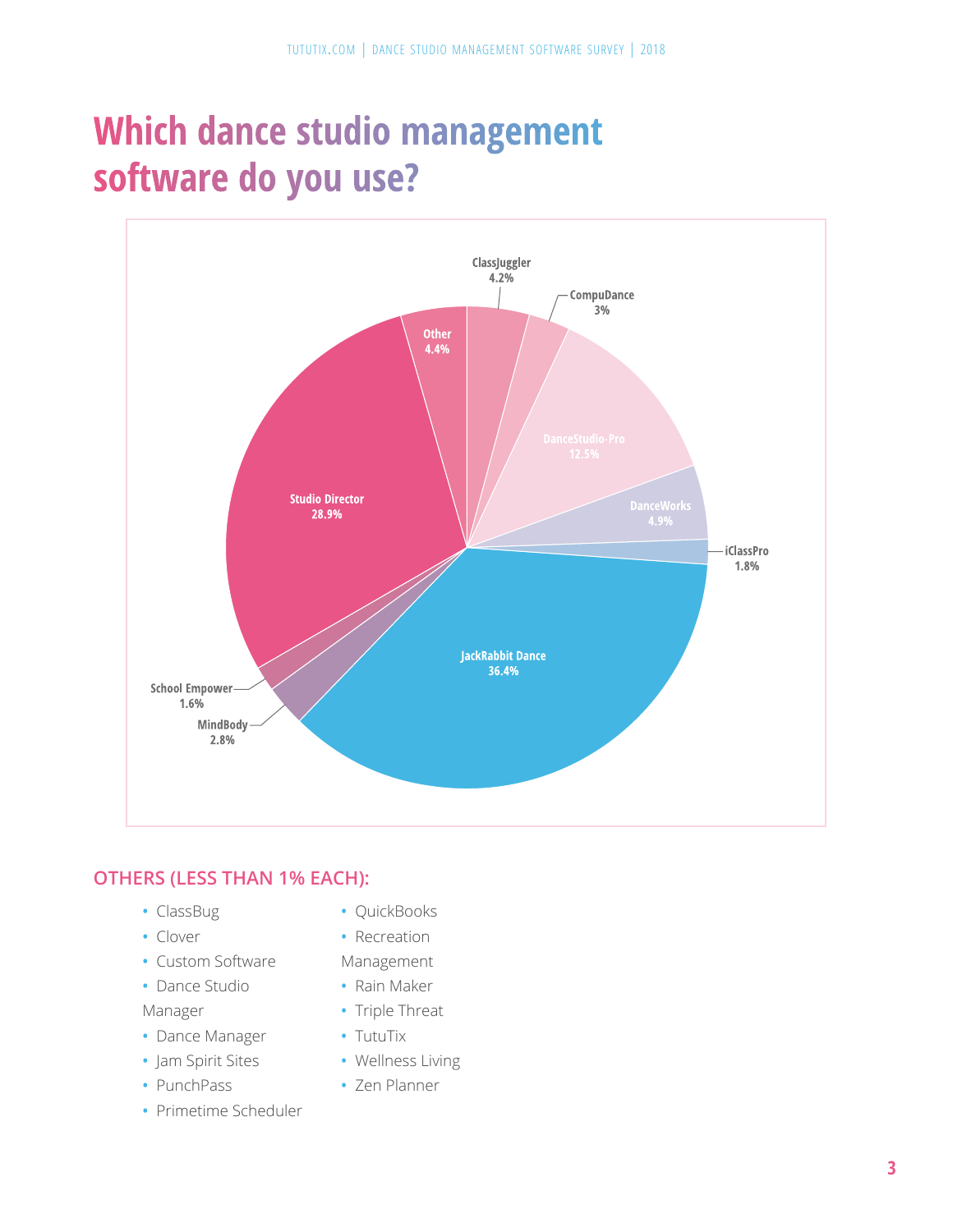# **How satisfied are you with the management software that you use?**



# **Weighted Satisfaction with Individual Products\***



\* Weighted satisfaction scores are derived by assigning values ranging from -5 (Very Dissatisfied) to +5 (Extremely Satisfied) for satisfaction ratings, then divided by the total number of respondents rating each individual product.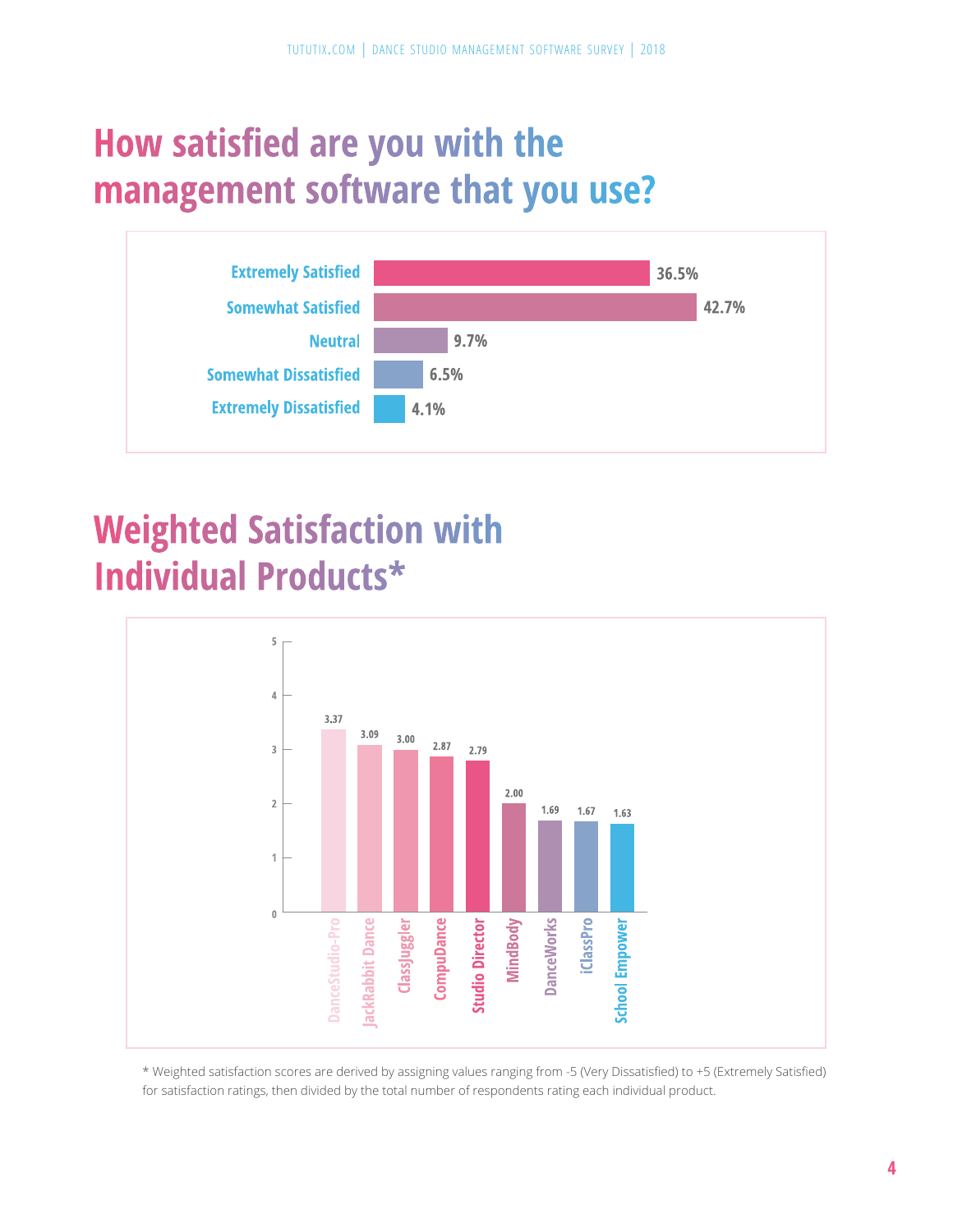# **What was the primary reason you chose that provider?**

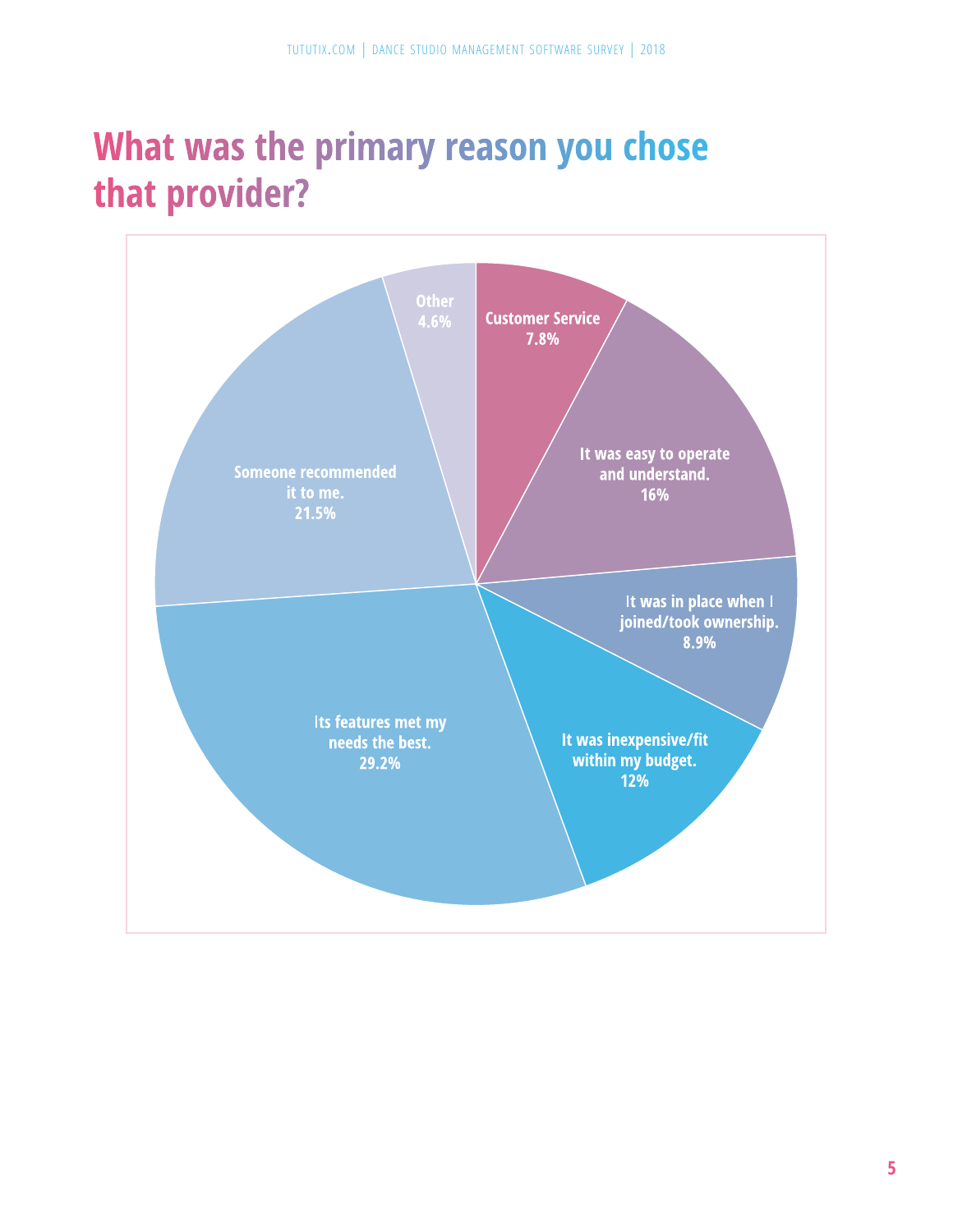### **PROVIDER-SPECIFIC "OTHER" REASONS FOR CHOOSING SOFTWARE:**

#### **ClassBug**

**•** Inexpensive and easy to operate and understand.

#### **CompuDance**

- **•** Some systems did not work with how we structure our fees.
- **•** Used it at a previous job.

#### **Dance Manager**

**•** It was the only program available 30 years ago.

#### **DanceStudio-Pro**

**•** Price, features, visually appealing, and ease of use.

#### **DanceWorks**

**•** Owner of the studio made the decision.

#### **MindBody**

- **•** I've used it at another studio before.
- **•** Currently using but switching due to raising prices and reducing services.

#### **PunchPass**

**•** It was affordable and offered a beta test and pricing.

#### **Recreation Management Software**

**•** RMS was developed for use by our Centers.

#### **Studio Director**

- **•** We loved JackRabbit but their credit card processing took way too long to hit our account, so we had to switch.
- **•** The owner chose it.
- **•** It just seemed that it was a good fit for the business
- at the time.
- **•** Was recommended and had great customer service.
- **•** Someone I know was using it.

#### **Zen Planner**

**•** Advanced reporting functions.

#### **Custom Software**

- **•** I wrote it myself.
- **•** None of them work for two locations, keeping money separate.

#### **JackRabbit Dance**

- **•** Met at a trade show and signed up.
- **•** Contacted them through advertising in Dance Studio Life magazine.
- **•** Switched from DanceWorks
- **•** Works from anywhere.
- **•** I saw other studios using it.
- **•** There were not many web-based options when we switched over from CompuDance and we liked that it would be an easy transition from our former dance software.
- **•** Lots of friends use it, so I would have help if it was needed.
- **•** It was the first I heard about many, many years ago.
- **•** The free trail was offered so I could try it and at the time, there weren't many options.
- **•** It was the only one I knew of.
- **•** Nearly all of the (previous options). Customer service, met our needs, easy to operate, etc.
- **•** It would save time and error running daily operations.
- **•** It was a true mix of all of (the previous options), minus already being in place. There were a few programs that met our needs better but were out of our price range or our parent institution did not approve of the merchant account.
- **•** The previous owners used it.
- **•** It had the highest customer ratings and satisfaction when I Google searched dance software.
- **•** Personal referral.
- **•** We liked that it was primarily for dance and

gymnastics.

- **•** We researched many packages and JackRabbit fit our studio.
- **•** Customer payment options.
- **•** It is the software a local gymnastics gym and dram school use (that my children attend) so I was familiar with it as a customer first.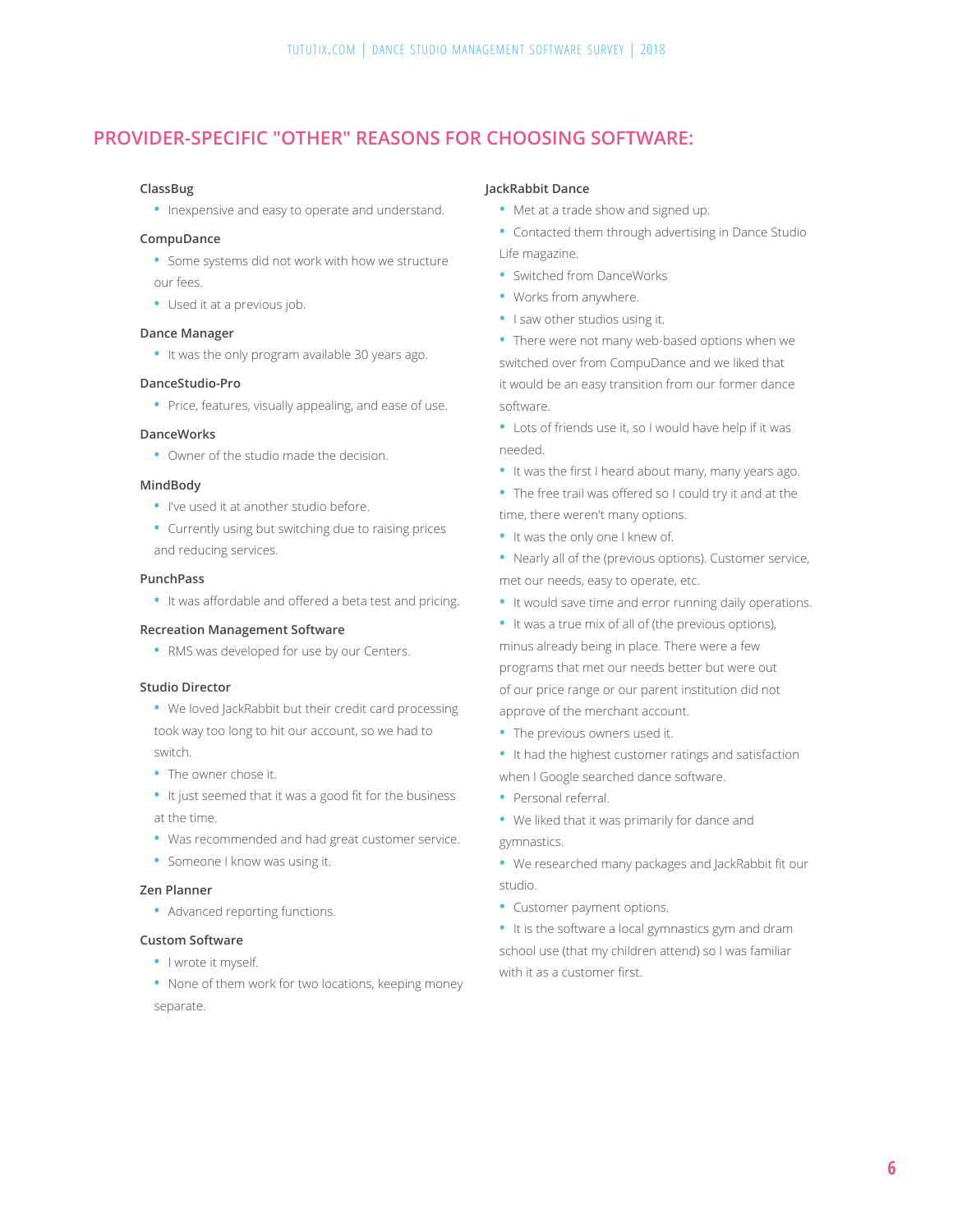# **What are you paying for your current software (not including merchant processing fees)?**

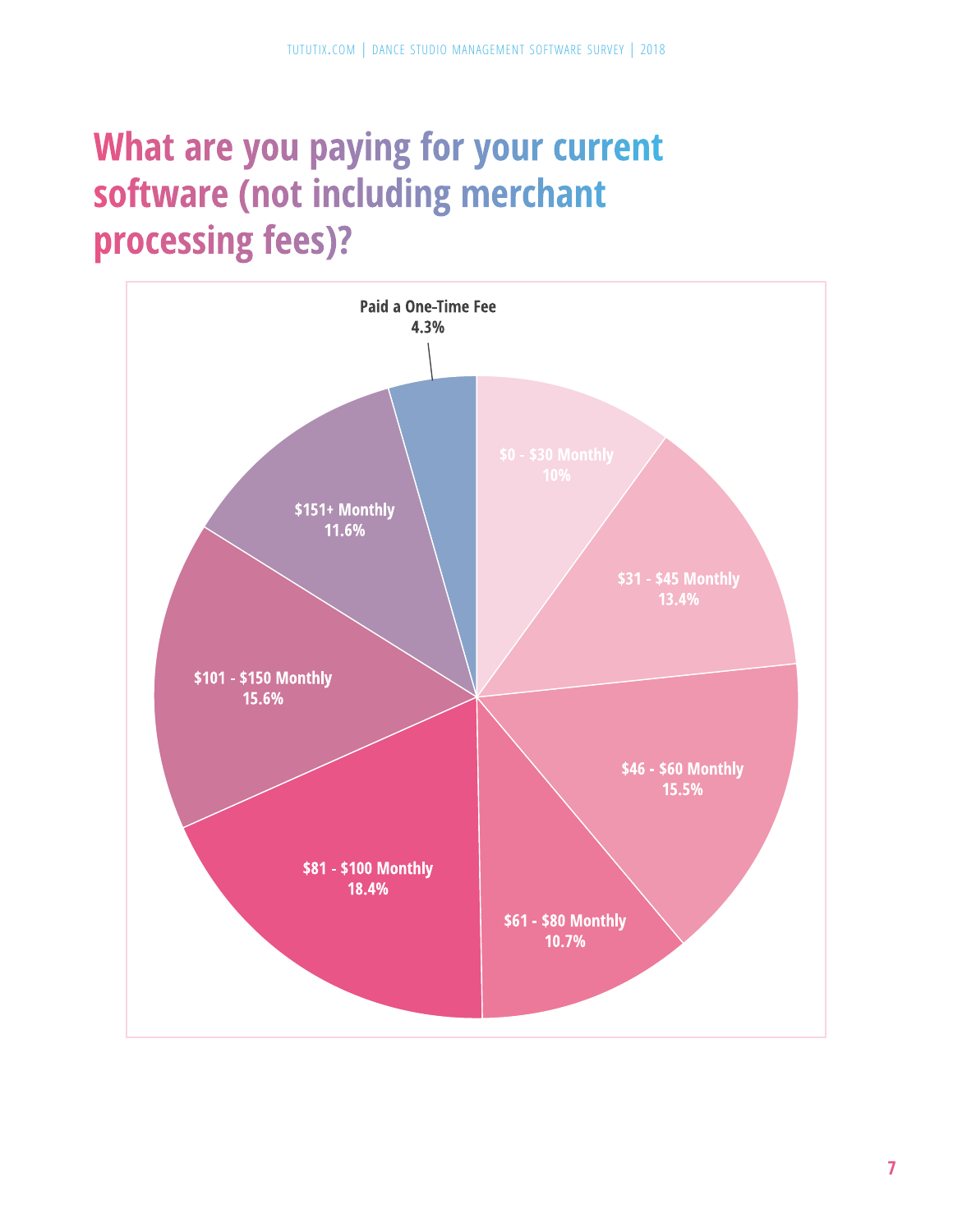# **What best describes your decision to NOT use studio management software?**

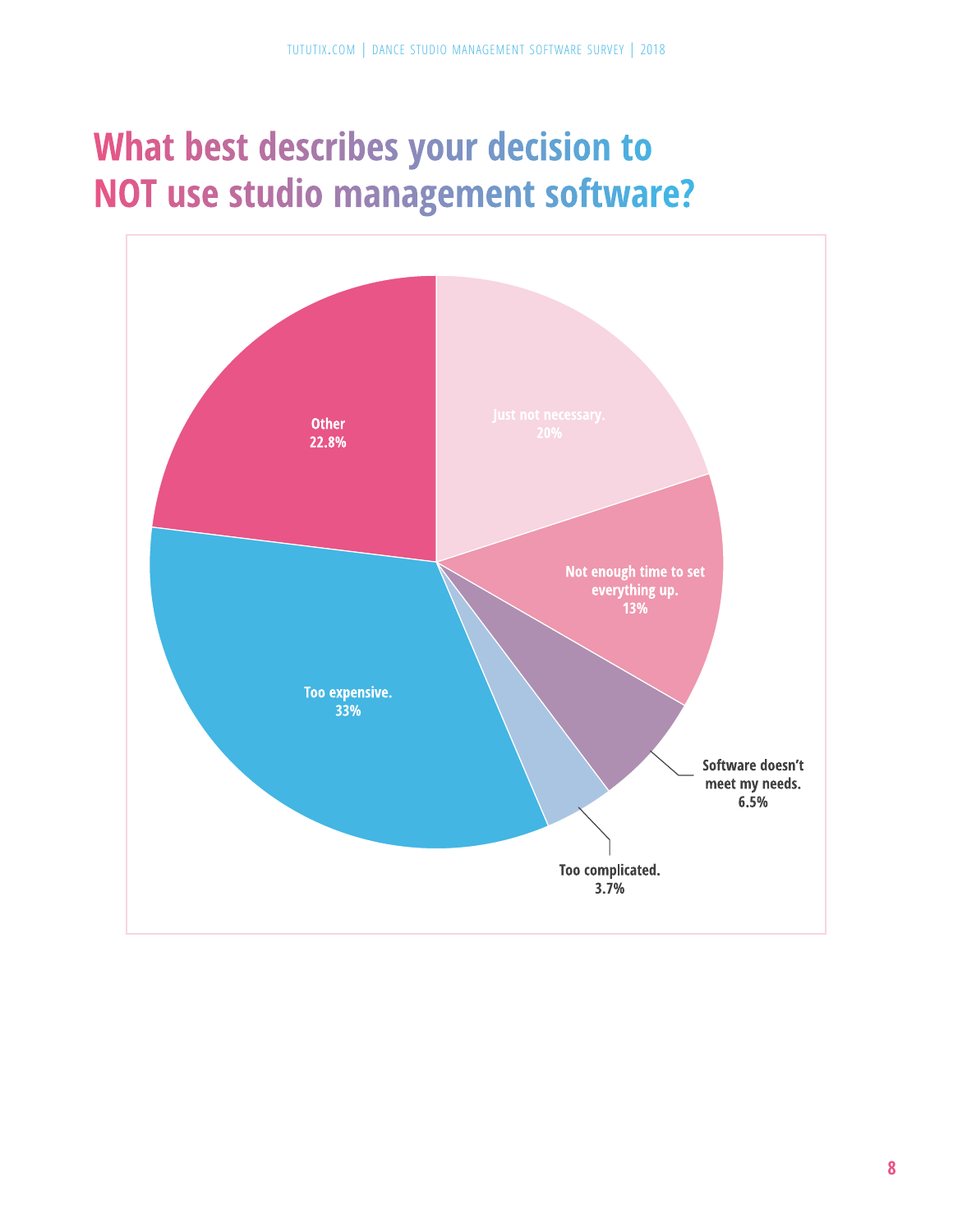### **OTHER REASONS FOR NOT USING SOFTWARE:**

- **•** I'm just starting out and don't have a lot of students yet so I'm able to keep track of students by spreadsheets.
- **•** I have my own financial management tool.
- **•** Not tech savvy.
- **•** Don't know of any really good software.
- **•** We have a full system to encompass all of my company's programming.
- **•** Unsure what it is.
- **•** My enrollment is too small to need software.
- **•** Have not looked into it. Been happy with the program I am currently using.
- **•** We are part of a health club and utilize their system.
- **•** I didn't feel it was necessary at the time... looking into it now.
- **•** Just opening.
- **•** Use other recreation software.
- **•** We are part of a park district. We use Rectrac software.
- **•** Have not seen the need to, yet.
- **•** My enrollment and budget does not allow for that at this time. I plan to use software later as I grow.
- **•** Not cost effective at the moment. New studio, not too many students.
- **•** Have a custom-made database that does what I need.
- **•** We are a University degree program.
- **•** We are a new studio and just trying to figure out what we need to do - it's overwhelming.
- **•** Looking now.
- **•** I really want to I just haven't had time to look into other options, and sometimes the cost seems to outweigh the benefit.
- **•** Less than 50 students.
- **•** I use QuickBooks Pro to handle all invoicing and accounts receivable.
- **•** Studio is not big enough to need it.
- **•** We are brand new and are keeping costs to a minimum right now.
- **•** I honestly don't know much about studio software.
- **•** Getting ready to implement it.
- **•** We use a much more comprehensive software
- program because we are much more than just dance.
- **•** In the process of doing it now.
- **•** It overwhelms me and I'm not a studio but a private person. Not sure it is worth the money for my private lessons and dance company. Probably too complicated for me. So many reasons! Budget?
- **•** I get to know the family better by doing everything myself.
- **•** Cloud based and has a monthly fee.
- **•** Unknown about the dance software.
- **•** We offer many things other than dance, and despite researching several options have been unable to come up with an option that meets all of our needs!
- **•** Never really heard of it.
- **•** Already have hired help to take care of my management needs.
- **•** Parents can't/won't use it.
- **•** Expensive, complicated to meet our unique needs, no time to install, train, troubleshoot, etc.
- **•** I simply just haven't done it yet. Looking into it for this season.
- **•** The ones I have looked at have all the info stored in the cloud. I don't want to risk data breaches with my students' info. I would like software I could buy once, install on my home computer, everything would be stored on my home computer and not be sent anywhere else, and there is no monthly fee to use, just the one time purchase price.
- **•** I am just in the dance studio planning phase.
- **•** I run everything through QuickBooks. Having another studio management software makes it so I have to then have two. QuickBooks is incredibly detailed, and taxes are easily done through it. Downloading revenue from another program into QuickBooks only allows it to be total revenue, not detailed through each customer. The history of 17 years of my customers is in QuickBooks. I don't want it in two places.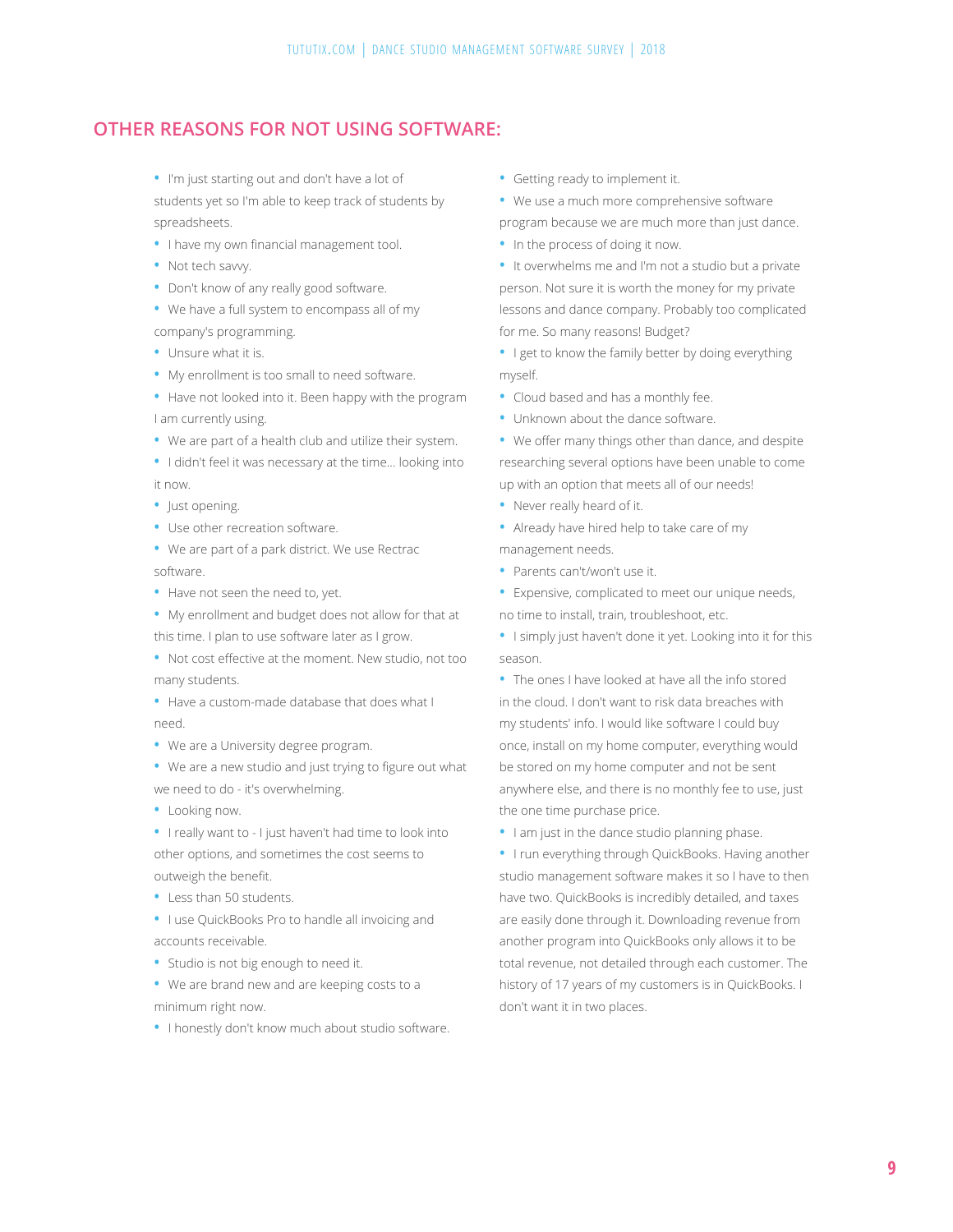# **How many students does your studio have?**



# **What is the average monthly cost for a student to attend your studio?**

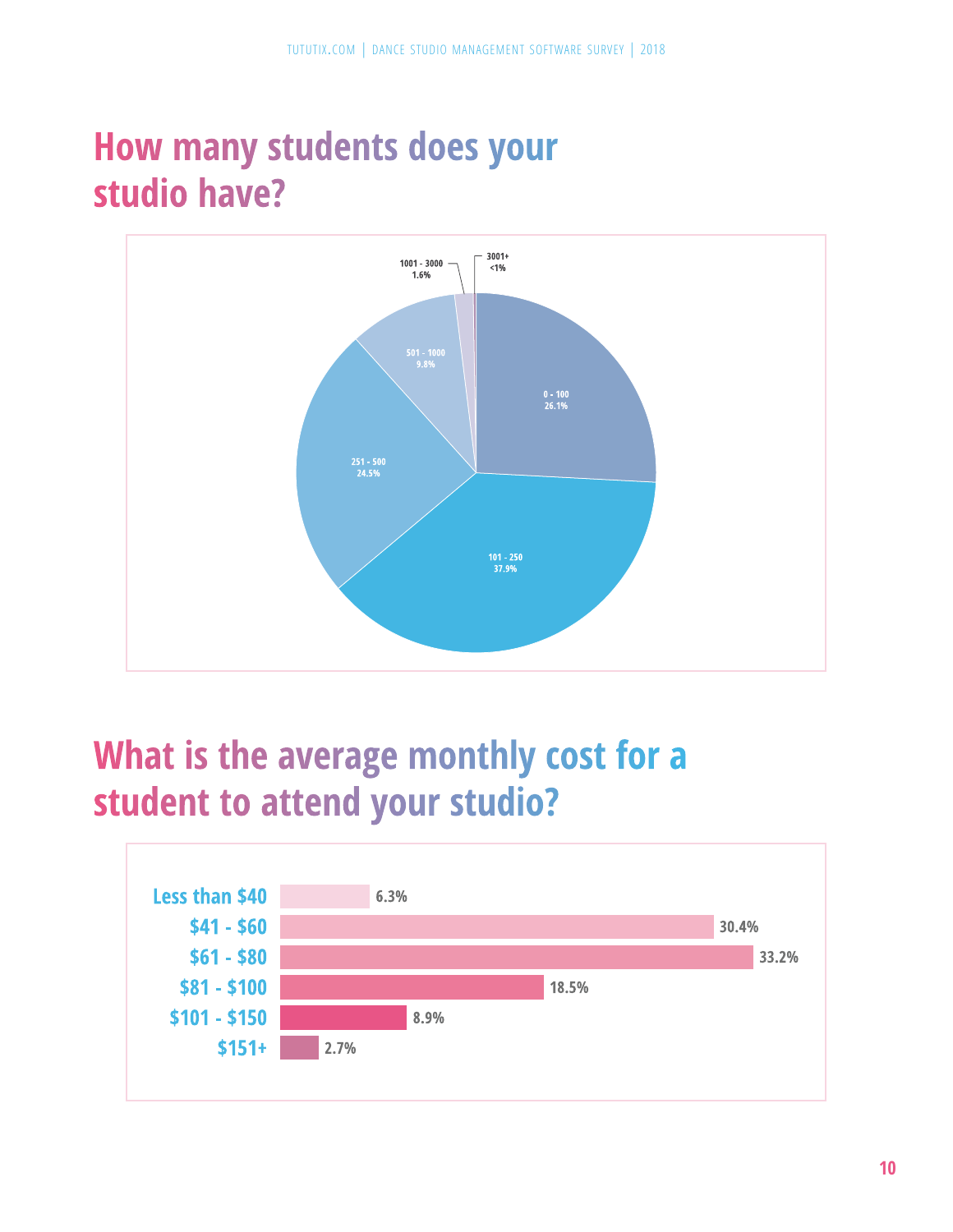# **What percentage of your students pay their monthly fees by credit card?**



# **Who do you use for credit card processing?**

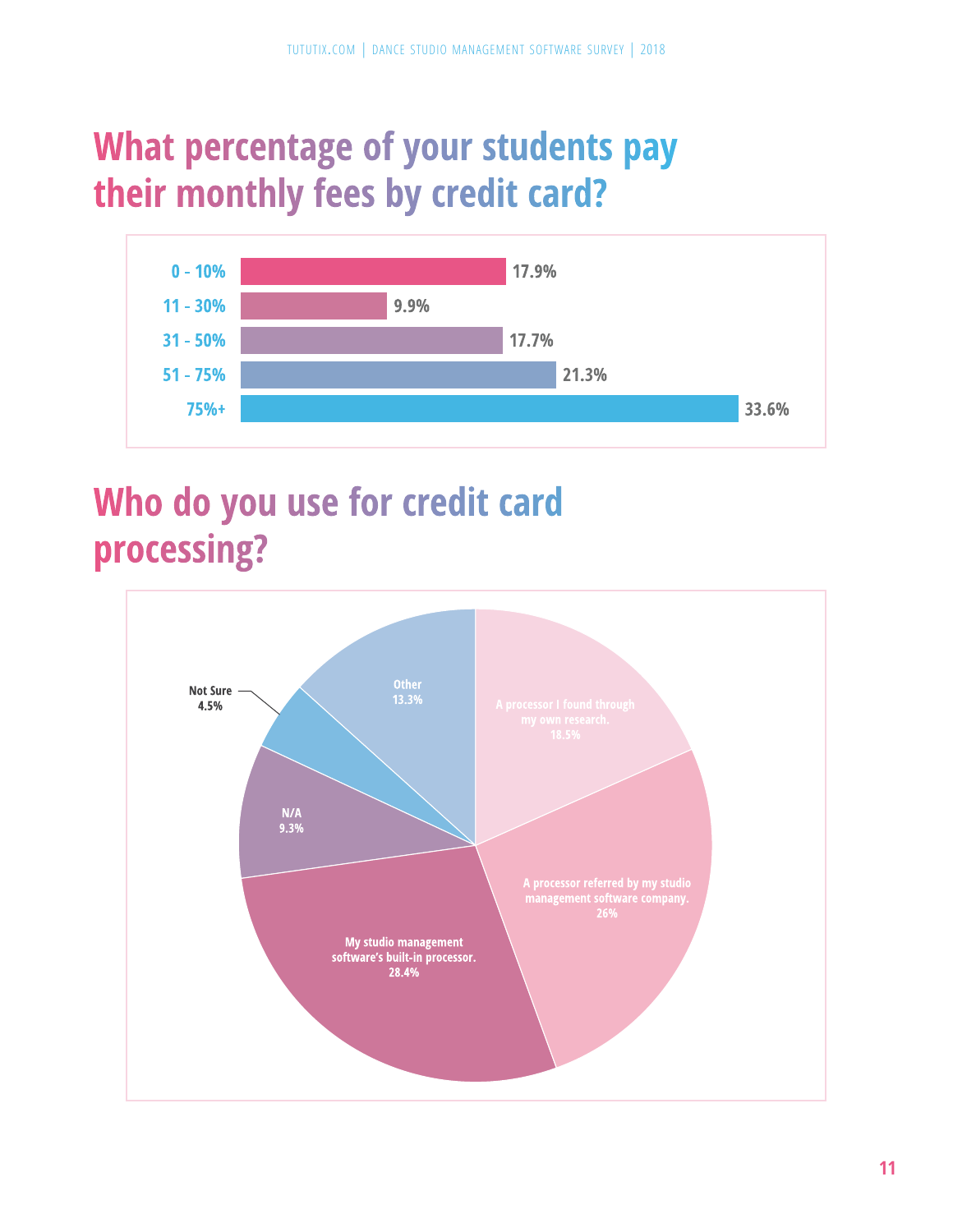### **We asked people to provide any comments that they felt may be helpful to studio owners when evaluating studio management software. Below are the tips we found to be most helpful.**

### **ASSESS YOUR STUDIO'S NEEDS**

- **•** Decide what you need first and then start looking for a software that provides it. **Check around to see what best suit your needs, your budget and your knowledge.** Ask yourself if it will be helpful or just a waste of time using software.
- **•** Every studio is different, and every software is different. Make a list of your top priorities and for demos from companies you're interested in. Make sure they understand your needs and can meet them.
- **•** Make sure find software that has what is most important to you rather then what the price is. It will make your life easier!
- **•** Be clear on your needs, for example do you need to allow students to enroll online or not, do you need teachers to use the software or admin staff only, what do you need to track for recitals, reporting and other business purposes. We are a non-profit dance studio for youth and we've foudn that a mid-grade database does the trick for us, since we can't afford the top of the line systems at this point.
- **•** No program is exactly what we need because I don't think a studio owner has actually designed one. I have used and tried 5 companies, and all have had different reasons why I have switched. Just pick the functions that are MOST important for your daily studio needs. The worst part is entering all the info and finding out the program is not for you.
- **•** Owners need to really evaluate their personal studio needs in making a sound decision. Using the trial offers come in handy when you want to play around with the software but can be time consuming to get the full effect.
- **•** Take the time to look for something that really fits your needs and your clients' needs. I tried making some systems work for us that really didn't do what we needed them to do, and it just makes it difficult to work with.
- **•** Make sure that you have all the features that you need and that you have a supportive customer service team that will be able to assist you with any needs or questions that may arise.
- **•** When selecting a software for your studio, be sure to evaluate costumer service accessibility and ease of use in software. Ask yourself can this software meet your needs by 80% or higher. Cutting down time on tasks makes a huge difference in administration work.
- **•** It is important to first evaluate your tuition structure and how it will be built in the software, especially if you use both a flat, per-class fee and a scale.
- **•** Being able to keep track of attendance and revenue is a must.
- **•** Check for options available to customize printed roll sheets and accuracy of sales tax.
- **•** Having a parent portal has been something that we rely heavy on and also ease of use of the program is a must. Communication with parents, class management, studio space management in the calendar/room view.
- **•** Very important to make sure it is easily accessible for customers online. Also, it can be your best friend if you are able to access your studio management software from any device at any time whether in the studio or away.
- **•** Flexibility is key class management, scheduling should be easy for the user.
- **•** Think of what the hardest things are to manage and can be on a "rinse and repeat" system. Studio management software should be able to help us work smarter not harder.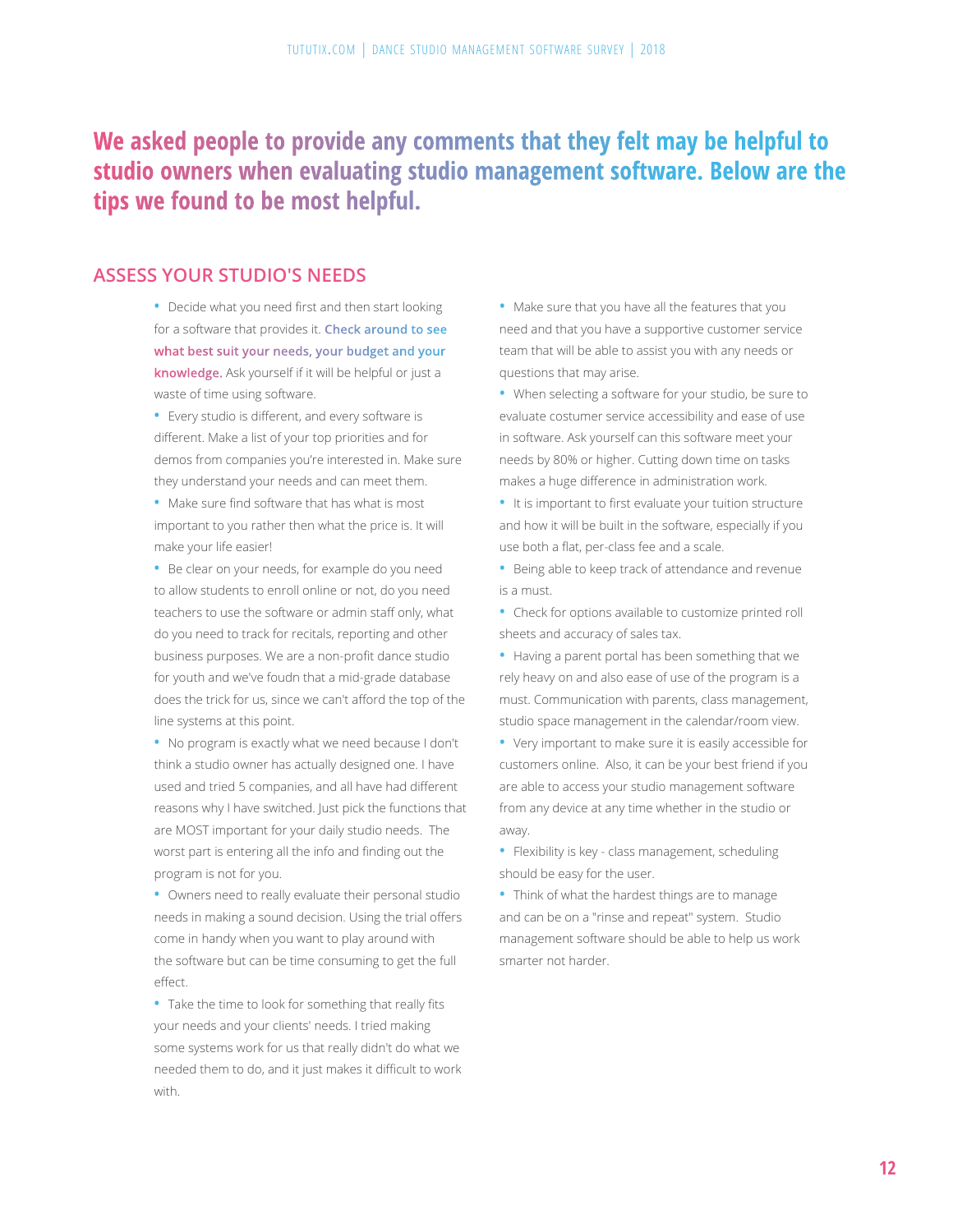### **BEFORE YOU BUY**

- **•** Not all software is the same! **Shop around and get trials for a few before deciding.** It's so important to have something easy-to-use on both the management and client ends.
- **•** Try them out, and run trials of several different programs to see whichone best suits your needs. Changing later on is a massive undertaking.
- **•** Talk to the reps and ask for a demo walkthrough so you can truly evaluate whether that specific software is a good fit for your business.
- **•** Do your research! Research that the cost is worth what the software features. Make sure it is customizable to you. Get recommendations from other gym owners.
- **•** Don't be dazzled by bells and whistles you don't really need. Every studio has different needs and each of these studio management software all have different things to offer. Make sure everything YOU need for your studio is being covered.

#### **SOFTWARE FEATURES**

- **•** Find one that fits in with your accounting software, such as QuickBooks.
- **• Integration is key.** Use a database that provides email and text communication. Ones with Parent Portals and online billing saves tons of time.
- **•** Ability to export and import data as needed. Custom reports. Import file to charge family fees as batch job. Competitive choices for credit card processing. Integration with ticket sales.
- **•** Reports to track enrollment, retention, etc are extremely important. It would be great to have a partnership with an email marketing company to be easily able to export and segment the students lists in the software program.
- **•** Ability to process payments is a must for a large studio. This makes or breaks our decision in selecting a software
- **•** Communication features are key. No need to give up a percentage of your revenue to the software company on every transaction, as there are several that don't take a percent.
- **•** Watch for limitations and hidden extra fees.
- **•** Pay CLOSE attention to the monthly rates and how they're calculated. If it's by ENROLLED student, or by LISTED student. I'm paying for students in my system who were enrolled several seasons ago, but I can't take them out because that would delete their history of charges/payments and screw up my accounting.
- **•** Support for the software is key. Research support options when selecting a software.
- **•** Look at response time to support questions. How frequently do they do updates/improvements?
- **•** Make sure the software can handle your billing and discounting model appropriately.
- **•** Make sure it's scalable.
- **•** Check for options available to customize printed roll sheets and accuracy of sales tax.

- **•** Email and text services are important as are mobile phone compatible screens.
- **•** It's frustrating to be forced to use a high fee credit card processing company. That's a huge down side of our current software. Overall studio management software has been helpful.
- **•** Take a good look at the cc processor the studio management software offers. I learned quickly that cc processing while convenient can easily become your biggest expense, especially if you are paying a percentage, a gateway fees, and a rewards card fee.
- **•** The biggest problem we have is that automatic payments are not automatic we still have to do it manually. Also, I find some features are not terribly user friendly.
- **•** Make sure your software is able to calculate your monthly tuition correct for your customers
- **•** Check to see if the program offers multiple payments plans for automated billing, if that is something you currently offer.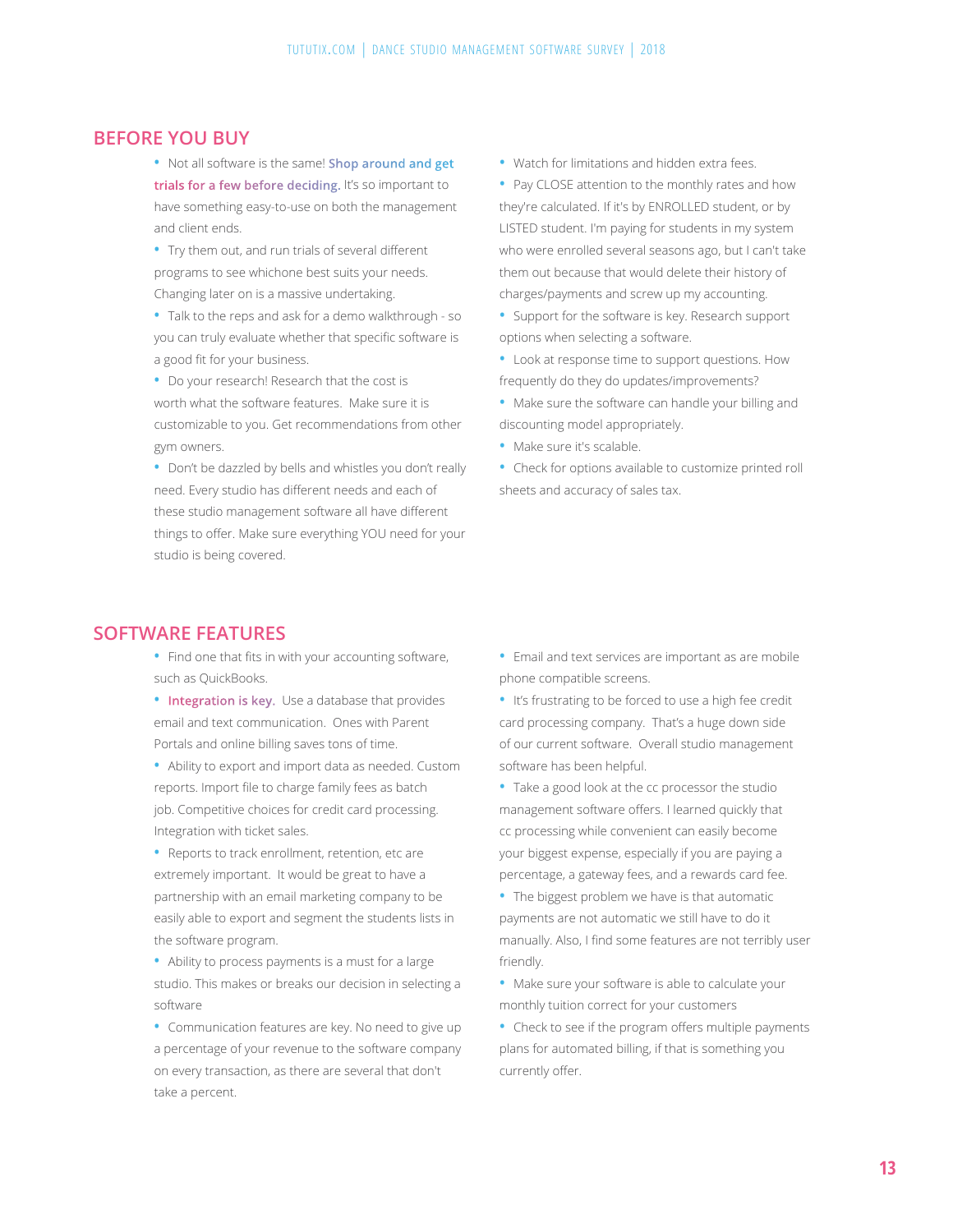### **CUSTOMER SERVICE**

- **• Good customer service and support outweighs the price every time.**
- **•** Be sure to check out the customer service availability and ratings. Our software customer support is PHENOMENAL and so quick to respond, even if it's not by phone.
- **•** Having a support person available almost immediately is a great thing!
- **•** I love that if I forget how to make a class or can't seem to find something I had done in the past the customer support team is there to help!
- **•** Look for ones with great follow up customer service who don't put you down if you have a question or need assistance in any way.
- **•** Make sure the company has good customer service. No matter how easy to use the program is, you will have questions or difficulties at times. Having awesome customer service will make your life so much easier.
- **•** Find one that's easy to use and has wonderful customer service because you're going to have a lot of questions

### **USER FRIENDLY**

- **• Ask yourself: is it easy to use? Does it take a lot of time to get set up and rolling? Is it user friendly?**
- **•** Look for these things: ease of access for online registration and payment, ease of conversion from your current system to the new one, ease of printing class rosters, sorting and identifying students and their data; ease of registration and scheduling, inputting discounts, private lessons, and a user friendly online/parent portal.
- **•** Be sure that it is user friendly and simple for users as well as not overly busy with information.
- **•** Having a one stop platform that makes your day easy is a must.
- **•** I think the most important aspect of software would be flexibility to use the features applicable to your studio, and revise formats as needed.
- **•** It has to be simple to use but more importantly it must be simple to set up. If you don't understand the setup, you won't get past that and get to using the software you paid for.
- **•** It is very hard to find the time to train to use software . I want to find an easier one. I never use it but I would like to especially for online registration, but I can't even get all our classes in the system it is way too hard
- **•** Make sure it's easy to use and time saving. The last thing we busy studio owners need is more drain on our time with admin work and less teaching time.
- **•** Make sure that the software company has training

programs to help you understand HOW TO use the software. Plus, a support system.

**•** Make sure the things offered meet the requirements for making it a convenience not a hassle.

- **•** Must be easy to use and operate quickly. Not only for professionals such as office managers but for student helpers as well.
- **•** Software is extremely helpful and time saving IF you know how to use it. It is not as user friendly as it could be and I am always going to the help section since I have not had the time to go over all the user videos. The amazing thing is the customer support is on top of every inquire I have and send step by step instructions that are very easy to follow.
- **•** Software must be user friendly and universal for all users. Time consuming record keeping and processing makes the studio as well as parents not want to use it. Having a real time app also makes things easier.
- **•** Software that is user friendly for parents is a must.
- **•** Utilize the customer service/training so you know how to best utilize your software.
- **•** The user friendliness from your customer standpoint is very important. It may be easy for you as the owner to use but what your parents and students see and how easy it is for them to get registered is extremely important.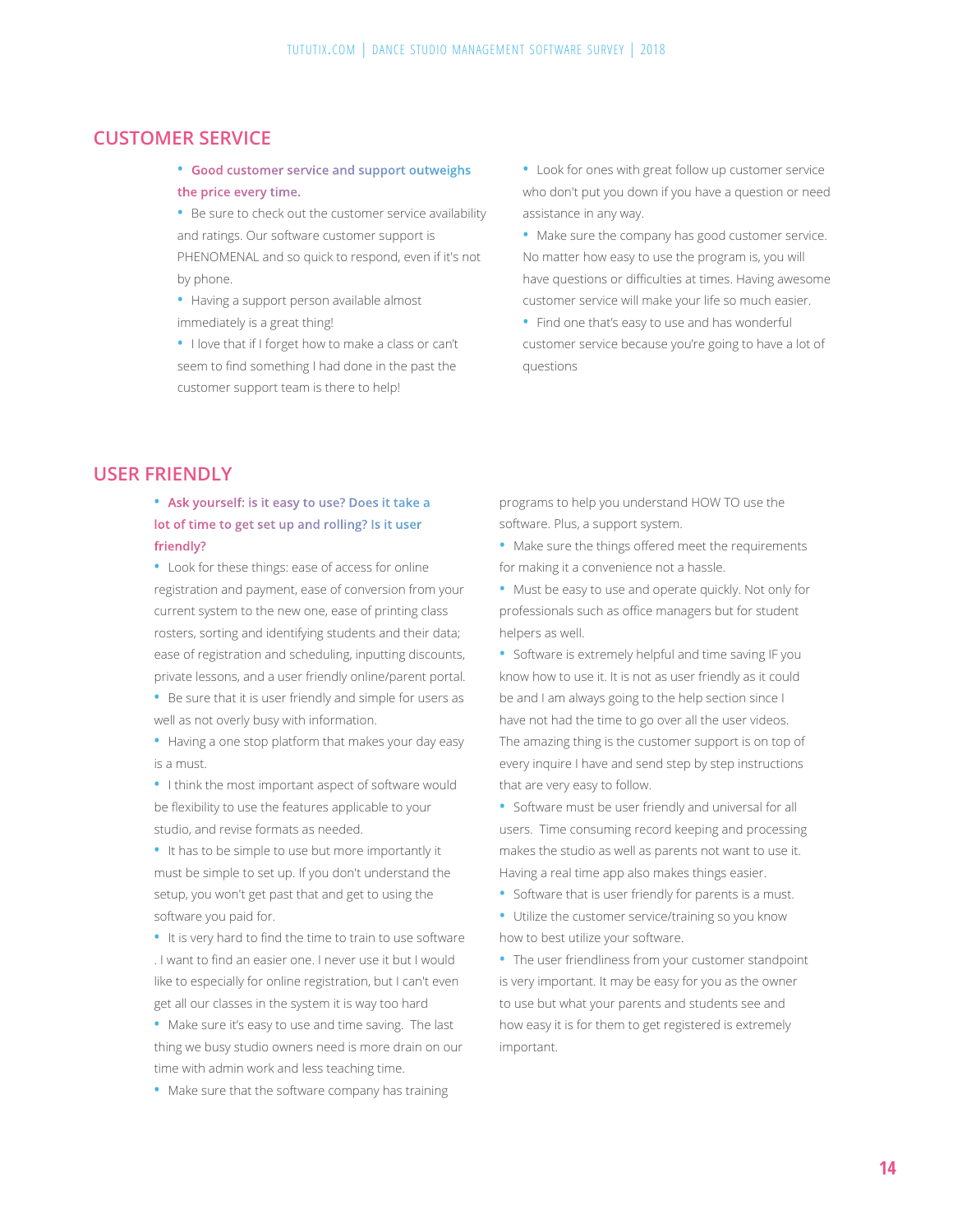### **SPECIFIC PRODUCTS**

#### **Classjuggler**

- **•** Classjuggler is great because of their customer service.
- **•** I have found Class Juggler to be very user friendly and very reasonably priced. Their customer service resolves issues quickly and is great to work with. I give them the highest recommendation!
- **•** Probably the best feature with Class Juggler is their quick response for support, and they listen, and often integrate suggestions.
- **•** Classjuggler covers all my needs in manage parents, classes, payments with amazing customer service! They are AWESOME!

#### **CompuDance**

- **•** We use CompuDance for customers that want to pay online or auto pay, if they make an in-studio payment we use Square
- **•** I enjoyed CompuDance when it first came on the market many years ago. We are a small studio and it managed all of our needs
- **•** Customer service is key. I have asked so many "stupid" questions and CompuDance always gets back to me same or next day. I hear other DSO complain about not being able to get answers from their service provider.

#### **DanceStudio-Pro**

- **•** I find DSP easy to use. Although all customer service is done via email, they do respond quickly. Also, they really listen to my needs and try to make adjustments/ additions to the software to fit my needs if they can.
- **•** Dance studio pro not as user friendly as I would like
- **•** Dancestudio-pro is easy to understand for the desk staff, but It does not have great reporting capabilities!

#### **JackRabbit**

- **•** It needs to be something that's easy to learn, especially since you will end up needing to teach others to use it. Menus and options should be easy to find. That's what I like best about Jackrabbit. Everything is set up in a way that makes sense, not hidden like in DSP.
- **•** Jack Rabbit has much room for improvement and is quite expensive. But changing software is hard! So

we stay with JR and keep submitting suggestions for improvement.

- **•** Jack Rabbit has the most amazing customer service ever!
- **•** Jack Rabbit is the BEST! I have tried several and no comparison!
- **•** We are just starting to implement JackRabbit software for the studio. We really like everything JackRabbit has to offer. We are hoping it will be as good as it sounds like on paper.
- We have been very happy with Jackrabbit.
- **•** We have been with JR for 8 years & have been very happy.
- **•** We love using Jack Rabbit! It has been an invaluable tool for our studio and the seminars they offer every year are so helpful to learn more and more about the software's capability and features for our studio. Their customer service is outstanding. We highly recommend it!
- **•** Wish jackrabbit had more costume features
- **•** There are things I like about JR & things I do not. I lot of things take up my time when I believe there should be ways to do a transaction with a click of a button but instead I have to manually do one by one. My tuition is never correct at the beginning of the year, so I fix each families rate to what it should be. But overall, it's good I just don't know how to do all the bells and whistles. • Realize nothing is going to fit you needs exactly, but if you take time to set it up carefully it will change your life to have a registration system. Especially if you need to create reports or you are interested in numbers. Jack Rabbit is great because they take requests and are constantly making improvements.
- **•** Jack Rabbit was easy to integrate into our system and they are very responsive to any questions/problems.
- **•** JackRabbit Class is very powerful -- we still don't use all of the features, but the ones we use are wonderful, and they have awesome help features and make improvements/add features on a regular basis.
- **•** Jackrabbit customer service is great and software is user friendly and integrates with QuickBooks!
- **•** Jackrabbit Dance studio software is fantastic. We offer affordable classes for low income families, &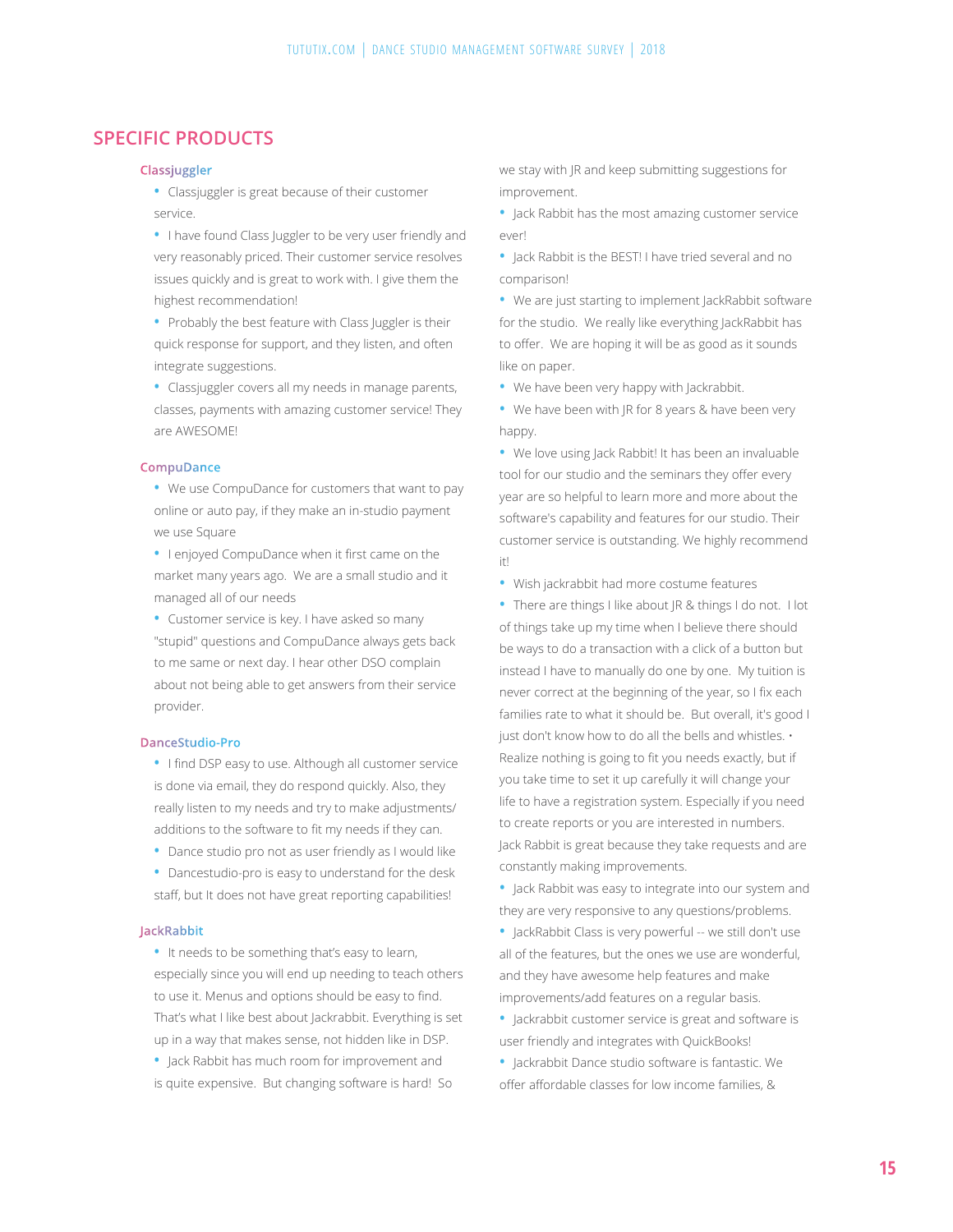### **SPECIFIC PRODUCTS (CONT.)**

Jackrabbit's price fits great with our budget. It's clear & simple to use & SO HELPFUL! I can send emails or monthly statements to all my parents with one click, among many other helpful things. We really are glad we found Jackrabbit Dance Studio Software.

**•** Jackrabbit fulfills all the needs that we have and foresee having.

**•** Jackrabbit has been an essential and excellent addition to our studio! The credit card processor, class management, recital/costume management plus the customer management and ability to email make it the perfect choice for us.

**•** Jackrabbit is easy to learn and user friendly.

**•** Jackrabbit is extremely easy to use and I am not computer savvy at all.

**•** Over all jackrabbit is user friendly. It just does soooo much. I wish I could do more training in my area, but they are quick to help me. The one thing i wish i could do has to do with costuming. It's a bit limited

**•** Make sure the customer support team is readily available. JackRabbit has a great customer support team that is very helpful while learning the new software.

**•** Implementation may seem painful, like anything new but once you grasp it all you will wonder why you waited so long. Remember in JR you cannot make many mistakes that cannot be corrected.

**•** I wish billing through the management software was more user friendly and had customizable options. Also, inventory system and reporting services are not accurate with lackrabbit.

**•** I want online, reliable, full of features and SUPPORT. Jackrabbit has it all.

**•** I like the ease of Jackrabbit, but it has many features I do not need or utilize because of the small size of my school. Overall, a very reliable and good program.

**•** I like the simplicity of using Jackrabbit. If I am having an issue they answer within a few hours.

**•** I love Jackrabbit and recommend it all the time. Customer service is excellent, and I can usually ask questions via live chat

**•** I love Jackrabbit. No other company beats their customer service.

**•** I research a lot of software companies and Jackrabbit

was the best

**•** Customer service is key Jackrabbit has it for sure.

**•** Don't shop around. Get into JackRabbit at the beginning and learn all the options as you go. By the time your company is huge, so will be your knowledge of JR.

**•** Find one that is user friendly. Jackrabbit has quick help available that you can chat with and usually they can help with any issues we have.

**•** Customer Service with Jackrabbit is awesome

**•** Classjuggler covers all my needs in manage parents, classes, payments with amazing customer service! They are AWESOME!

#### **MindBody**

**•** If you only have kids' programs, then MindBody isn't necessary. I use this mainly for my Adult program.

**•** MindBody is great for a small studio, but at our size we are pushing its limits every day. It is a frustrating struggle, but we haven't found anything better out there. This is a big niche in the market!

**•** MindBody is great for the exposure it brings and functionality but really expensive for a small business.

**•** A combination of MindBody for drop-in classes where users can reserve their spot and pay in advance and an option for monthly tuition.

#### **Studio Director**

**•** I find the Studio Director is easy to use. There are many features it has that I have not yet explored, and I look forward to incorporating more into my business!

**•** We absolutely love the tech support we receive from Studio Director. Whether it's them, or another software company, be sure to make sure you have easy access to their tech support to answer any issues/questions that come up!

**•** Love Studio Director. We just got it, so I have not been able to use all the features it provides. The coroner service is amazing, and they always are sending emails to help us out!

**•** I was not expecting to open a dance studio in my lifetime. I only wanted to teach but after life changes I was guided to own a studio. With no background in running one the Studio Director basically set up